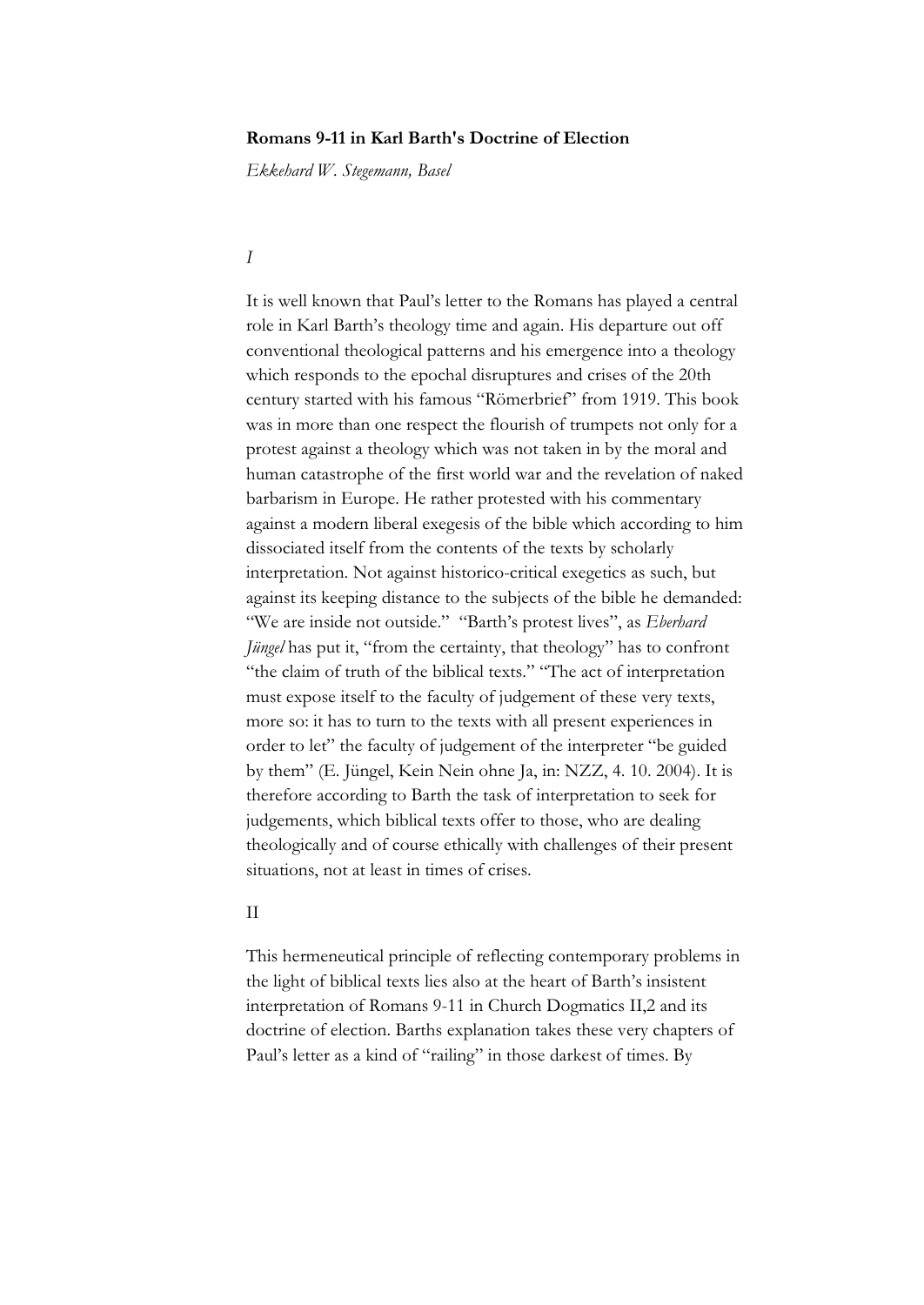interpreting them he seeks for orientation in the confusions and turmoils of the Second World War and especially in the face of the holocaust underway. First published in 1942, the year, in which most European Jews were murdered, Barth declared the "Judenfrage" (the "Jewish question") as even more important than the question of war ("Kriegsfrage"). For Eberhard Busch the genocide of the Jews underway was the "key" (E. Busch) of Barth's interpretation although there do almost no open hints to the murderous events occur in the text, perhaps following Barth's principle to do theology "as if nothing had happened".– But there is, as I am convinced, another and even more important contextual framework for Barth's interpretation, namely German Christians' and their theological and academic spearhead's efforts to dejudaize Christianity and redefine it as a teutonic religion, especially by racializing Jesus and making him a non-Jew or even an Aryan. This "Nazification" of Christianity done by Hitler's willing executioners amongst theological scholars like for example Walter Grundmann and Immanuel Hirsch is also not openly mentioned. But for Barth it was very clear that all these efforts which pretended to be serious historical research were based on lies, cheat and self-deception. There was for him no doubt that Jesus Christ was a Jew, that he was "not from Greece, not from Rome, not from Germany, but from Israel" (CD 2:2:204). Jesus' "environment" was Jewish. His apostels were Jews. "Whoever has Jesus Christ in faith cannot wish not to have the Jews. He must have them along with Jesus Christ as His ancestors and kinsmen. Otherwise he cannot have even the Jew Jesus. Otherwise with the Jews he rejects Jesus Himself. This is what is at stake, and therefore, in fact, the very basis of the Church, when it has to be demanded of Gentile Christians that they should not approach any Israelite without the greatest attention and sympathy" (CD 2:2:289<sup>b</sup>). And even the patriarchs of Israel, Abraham, Isaac and Jacob, Moses, David, and Elijah, "and they alone, ought in strict justice to be called 'fathers of the Church'"(CD 2:2:224).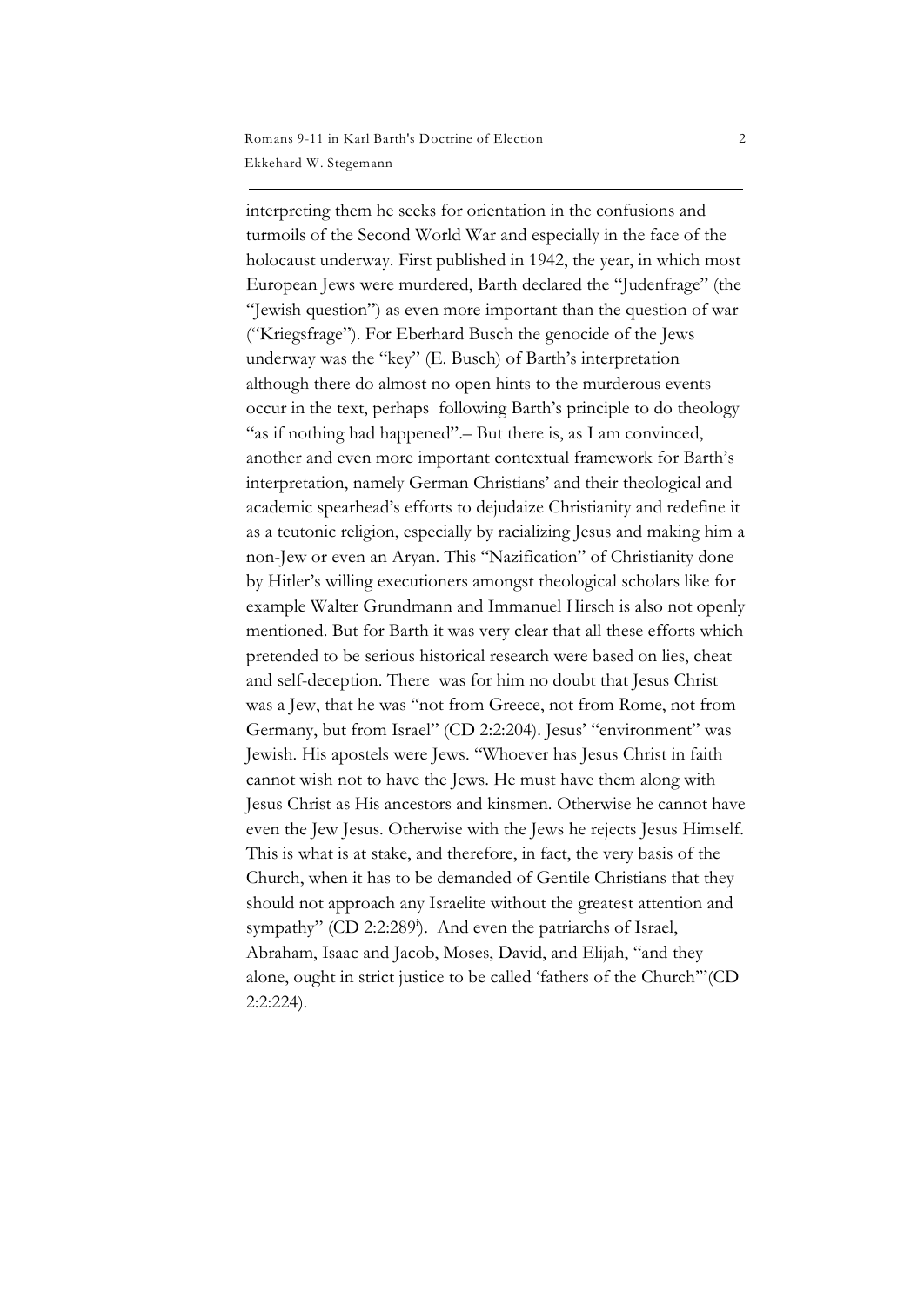Ekkehard W. Stegemann Romans 9-11 in Karl Barth's Doctrine of Election 3

#### III

Against the tendencies to get rid off the Old Testament, the Jewishness of Jesus, and to purge Christianity from its fundamental connection with Judaism, which only culminated in German Christians' "nazification" of Christianity, Barth formulated almost the total opposite. He conzeptualized a doctrine of interconnection between Israel and the Church in God's election which did not leave any possbility for independence. Just as the Jewish people is indivisibly bound to the Church and has its ultimate goal in joining the Church's belief in Jesus Christ, even if it refuses to recognize this and resists this as impertinence, the Church is, although it is as the gathering of Gentiles and Jews the perfect form of God's community, not complete without Israel. The Church "is constituted only in a provisional form so long as the Synagogue persists in its resistance, so long as there is still an Israel outside the Church" (281). Therefore the Church "waits for the conversion (better: repentance/Umkehr) of Israel" (213). Israel has to give up its disobedience, has to repent and join the Church's faith in its own Messiah Jesus Christ to become the true Israel. But the Church has no right to give up its confession to Israel's Messiah as Lord of the Church and the hope in Israel's repentence and giving up its resistance. One can like Katherine Sonderegger in her brilliant book on Barth's "Doctrine of Israel" wonder wether Barth "overdetermines" the interconnection between the Church and Israel (73ss.). But while Grundmann and his anti-semitic ilk tried to deny the Jewishness of Jesus and separate Christianity from the Jews and Judaism, how brutal and idiotic this denial was, Barth was not so much interested in historical facts, how plausible they are, but in "the indivisible bond between the Church and Israel" (Sonderegger 140), which he defined as God's election of the one community in its twofold form or shape, namely Israel and the Church. Therefore with Paul's exhortation addressed to Gentile Christian arrogance in Romans 11 he criticizes Christian anti-Semitism. Its "main argument … up to our own time" is, he says: "The Jews crucified Jesus Christ.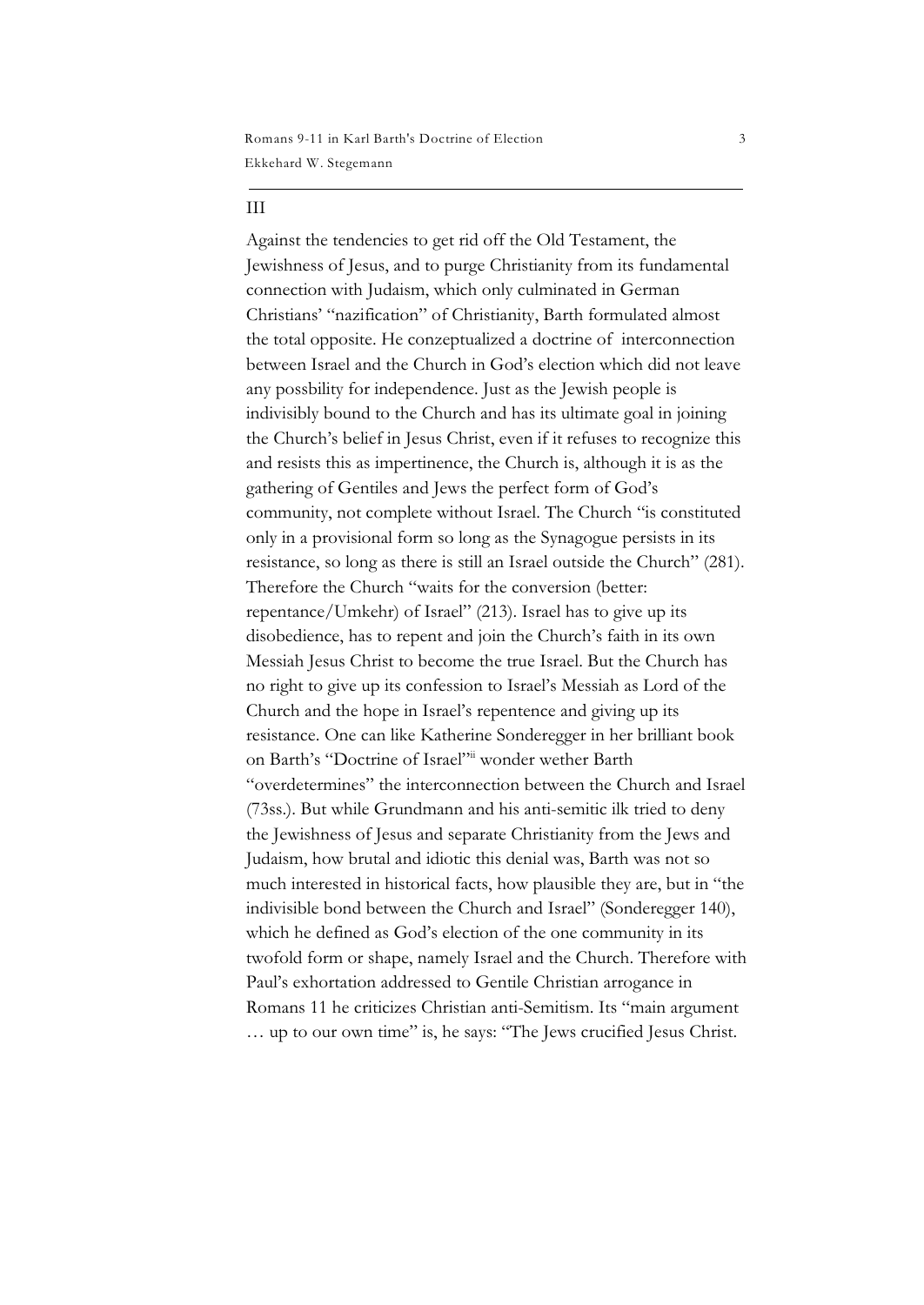Therefore this people has ceased to be the chosen, the holy people of God. Into its place there has now stepped the people of Christians from among Jews and Gentiles./ The Church is the historical replacement of Israel. Israel as such has become with the foundation and existence of the Church a thing of the past./As for those rebellious ones who in past and present make up the majority of Israel , of them it remains only to be said that they are outside, that they are forsaken by God" (290).

#### IV

Barth's critique of this tradional Christian anti-Semitism does not dismiss its supersessionism as such. It does not even leave out the heart of Christianity's negative myth about the Jews, namely that the Jewish people or Israel is to be held responsible for Jesus' crucifixion. Israel has "delivered up its Messiah to be crucified" (201), Barth says. Or: "Israel is the people of the Jews which resists its divine election … By delivering up its Messiah , Jesus, to the Gentiles for crucifixion, Israel attests the justice of the divine judgment on man borne by God Himself" (198). The point of Barth's critique is rather that he denies with Romans 11,1 that God had *cast away* his people. "The question which Paul faces (sc. in  $11,1$ ) is the question asked by Christian anti-semitism, whether the crucifixion of Jesus Christ does not settle the fact that the Jews are now to be regarded and treated *only* as the people accursed by God" (269). But consider this *Only*! Barth does not deny that Israel is the accursed people, but it is that not only. For Barth Israel is the witness of God's wrath and judgement. Israel is, as Barth interprets the parable of the potter in Romans 9, 20-21 "the vessel of dishonour". "It embodies human impotence and unworthiness" (224). It has become "finally a single 'vessel of wrath'. In delivering up its Messiah to be put to death, it must become in its totality a witness to the divine judgement" (226). And so on and so forth. In other words: For Barth Chistian antisemitism is right in nearly all of its negative labels. But Christian antisemitism is wrong for him when it states that God has forsaken his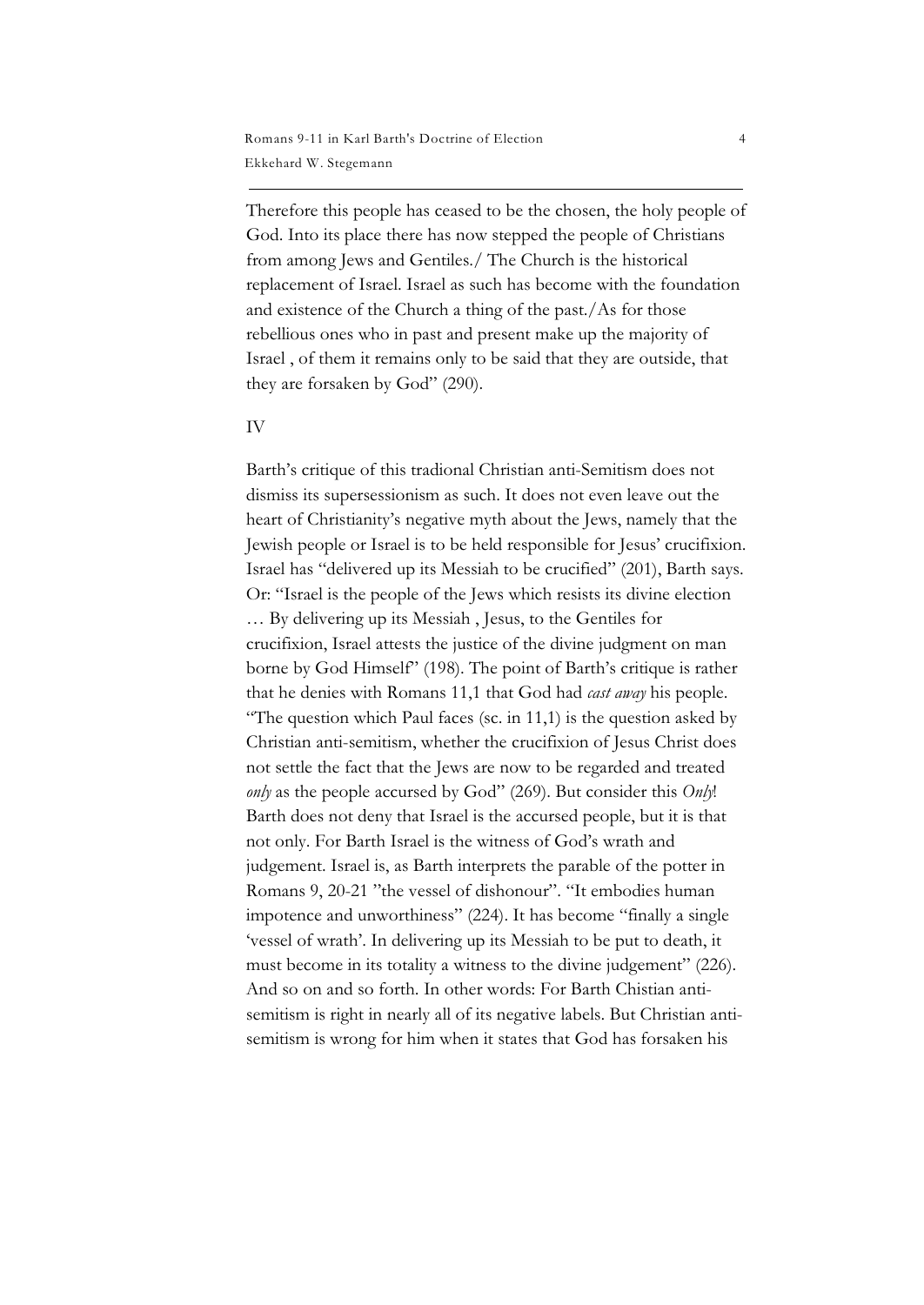people. That Israel is out. There remains hope, there remains a chance for repentance. And therefore Barth reads Romans 9-11 as an urgent exhortation of the church not to give up now the hope for God's mercy for Israel in the future. In contrast to his first commentary on Romans from 1919 he explains the second  $\nu \nu \nu$  of 11, 31 as "critically well established." It seems to be out of place, since the mercy of God shown to the Gentiles is present, while the mercy shown to the Jews is not present but future. For Barth, however, God's mercy shown to the Gentiles now means that "the mercy of God is already secretly operative in relation to the Jews. What this striking second  $\nu \nu \nu$  makes quite impossible for Christian anti-semitism (he that has ears to hear, let him hear) is the relegation of the Jewish question into the realm of eschatology. That Israel's hope is really the *hope* of Israel and the Church, and is therefore *future*, makes no difference to the fact that in relation to Israel the resonsibility of the Church, which itself lives by God's mercy, is already a wholly present reality" (305).

### V

The fundamental basis of Barth's doctrine on Israel and the Church is his theory of the election of God as the election of God's *one* communitity founded in the election of Jesus Christ. Barth creates the construct of "God's *one* community" in order to exclude a respective "independent election" (196). If we would put that definition in question, he tells us: "Only Jewish or clerical phantasy and arrogance can try to exalt the community above (or better: past) Jesus Christ into the beginning of all things" 196). But the underlying hermeneutical principle of his doctrine is to search guidance for his faculty of judgement from the word of God in the scripture and especially from Paul's Romans 9-11. Just this principle, however, implicates that Barth is involving himself for his judgement in a web of Christian anti-Judaism which has its very origins in the history of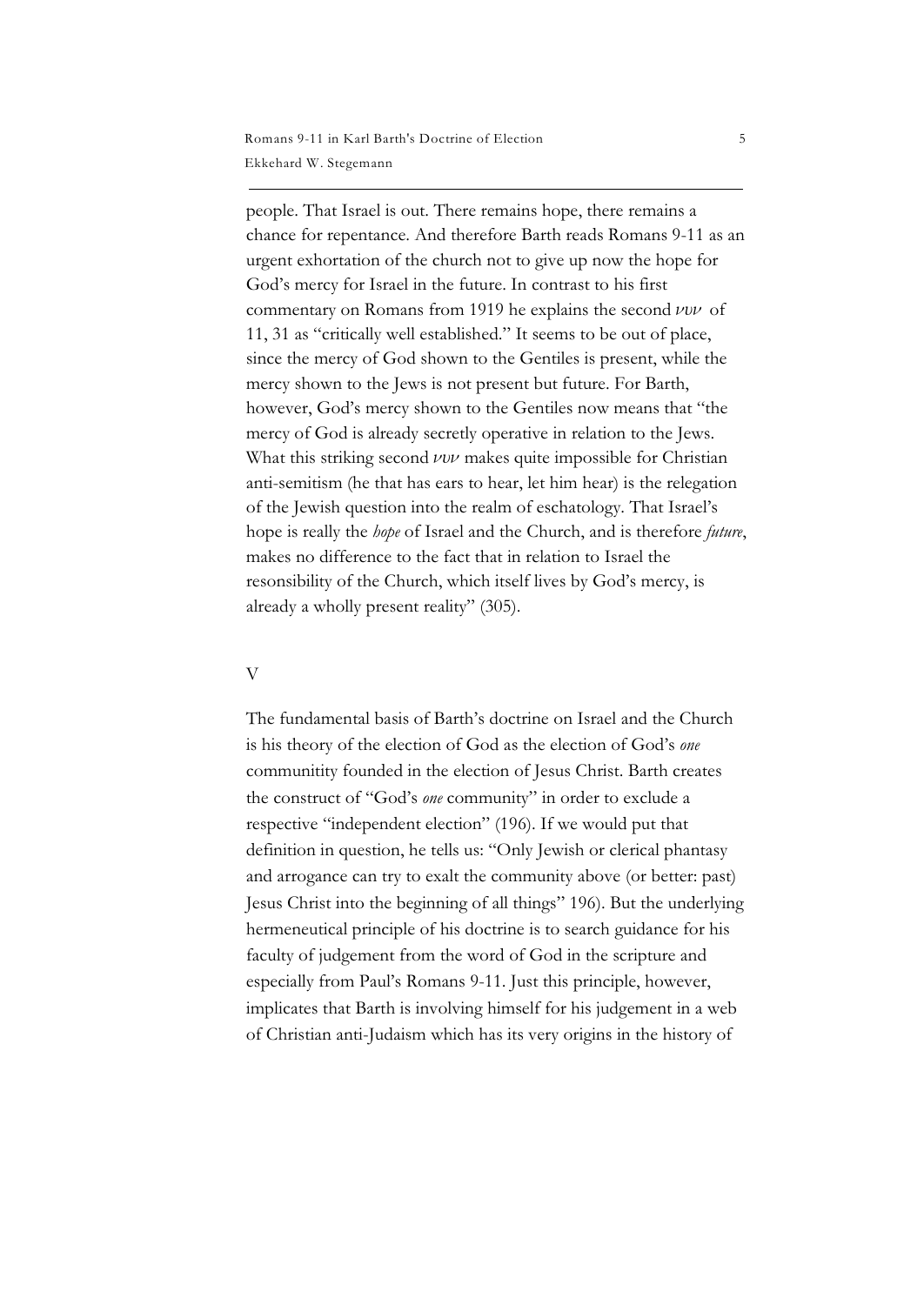interpretation and reception of Paul's text for a doctrine of Israel. It is the blindfolded Synagogue in which the medieval iconographic concept of this teaching of contempt culminated. Therefore it is hardly no surprise that Barth operates with a strategy of defining Jews not according to what they are and want to be, but according to what they are not and don't want to be, namely Christians. Therefore he imputes to Jews an identity of deficiency and accuses them to be blindfolded, disobedient, refractory, resistent to God's will, guilty sinners and so on and so forth. What Jews are imagining of themselves, which discourses about their religious, cultural and philosophical self-conceptions they are conducting is of no interest for him. In other words: Barth continues the old Christian discourse of power, the old discourse of "stigmatization of the Jews on the basis of the Christian doctrine", he continues to spread old sterotypes and negative myths about Jews. Of course, he refrains from the absolute demonizing of Jews, from that version of teaching of contempt which declares Jews as eternally rejected by God. Like medieval mainstream anti-Judaism his version has, as Jacob Katz has put it, "redeeming features". Those Christians and theologians "kept open an escape hatch for Jews who would accept Christianity" (J. Katz, From Prejudice to DestructionHarvard University Press 1980, 323). But for him the very existence of Jews as Jews after the destruction of the Second Temple is anachronistic, too. Jews' pure presence as Jews is an "enigma." But this "enigma" of world history, even this "scandal of world history" (CD 2:2:299) has to be understood for him by Christians as a *mystery*, as a decree of God. Here Barth takes up Romans 11,25 ("I want you to understand this mystery (to mysterion touto): a partial hardening has come upon Israel"). The Jews as Jews are sinners and rebellious against God's will. And the "escape hatch" which Barth opened was indeed the expectation that Jews repent and convert to Christianity. But, their present existence has to be tolerated since it is God's mystery that they exist as Jews and as Synagogue. And even institutionalized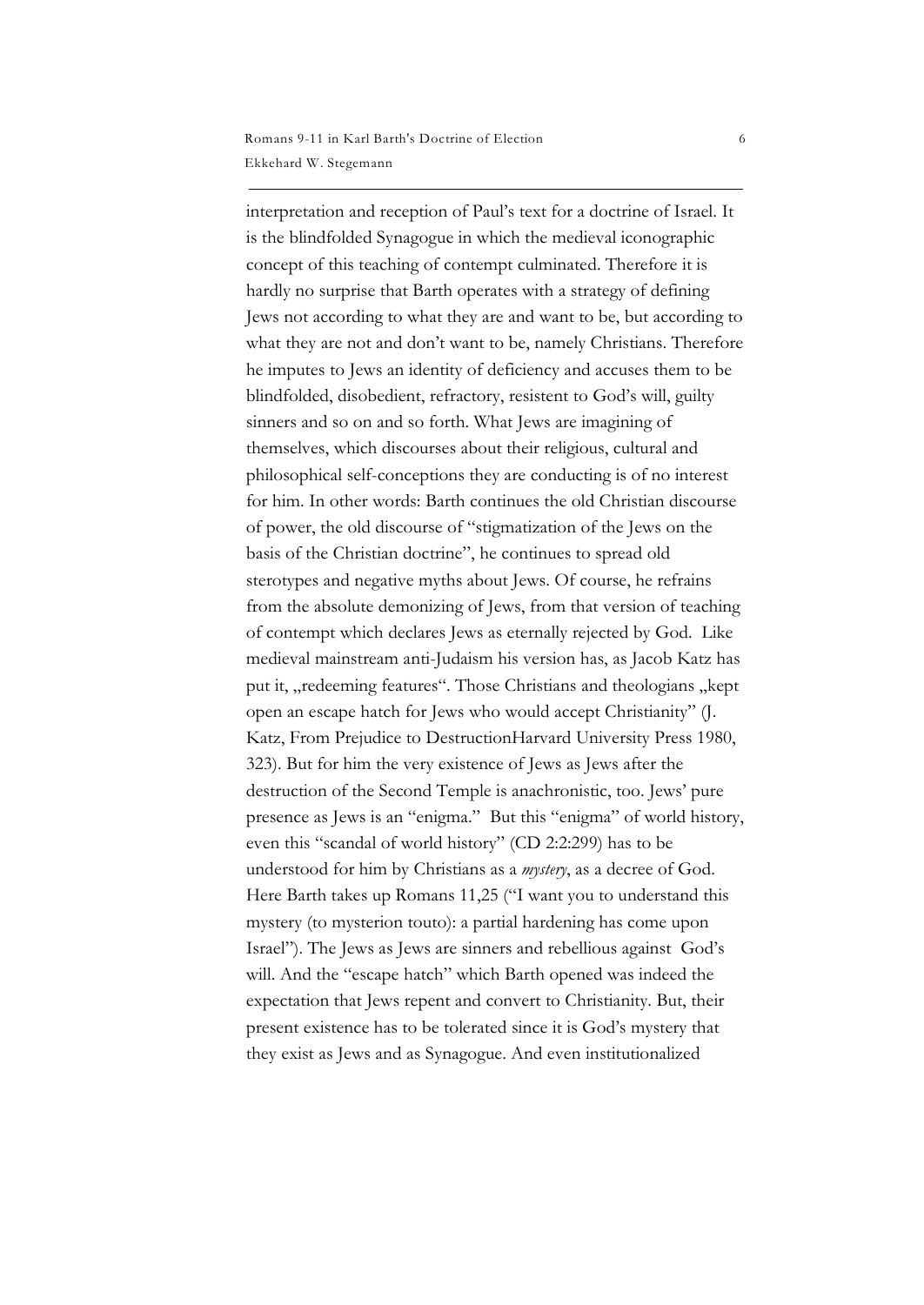missions to the Jews will not really help. "It is not the Church but God himself", it is "Jesus Christ in his glory of His second coming, who will convert the Synagogue" (CD 2:2:284). Let me put it this way: Barth is teaching the old Christian negative myth about the Jews as witnesses of God's judgement and wrath. Subdued visibly and persecuted manifold they reveal themselves as the troublemakers of the great world theatre. But Barth stops short of justifying their sufferings. At the same time, when the Jews of Europe fell victim to massmurder and German Christians purged their Christianity from all Jews and Jewishness, when Jesus became an Aryan and when even in Switzerland the wellknown Old Testament scholar Walter Zimmerli wrote the terrible and callous sentence that "the thousandfold dying of the Jewish people" were "the most vivid sermon about the fact", that "life and death" are being decided on the grounds of faith in Christ<sup>iii</sup>, Barth developped a theological theory on the church's indivisible bond with Israel and the solidarity with the Jewish people which derives from it. But he did not criticize the negative myth of Jews as such. That is, he never asked himself in those darkest of times and those most brutal and murderous manifestations of anti-Semitism whether there was a Christian anti-Judaism which prepared the ground for it. After the Holocaust, only after it, he did so.

### VI

Barth's interpretation of Romans 9-11 contains a lot of remarkable insights and that what Jewish hermeneutics call a "chiddush". Since I have summed up some of these in a German article I ask you to save a busy man's time to recall them here. What really counts in connection with what I have argued before is that Barth followed a traditional shaping of Paul's text in order to make it suitable to his doctrine of election. I find this mainly and cardinally in his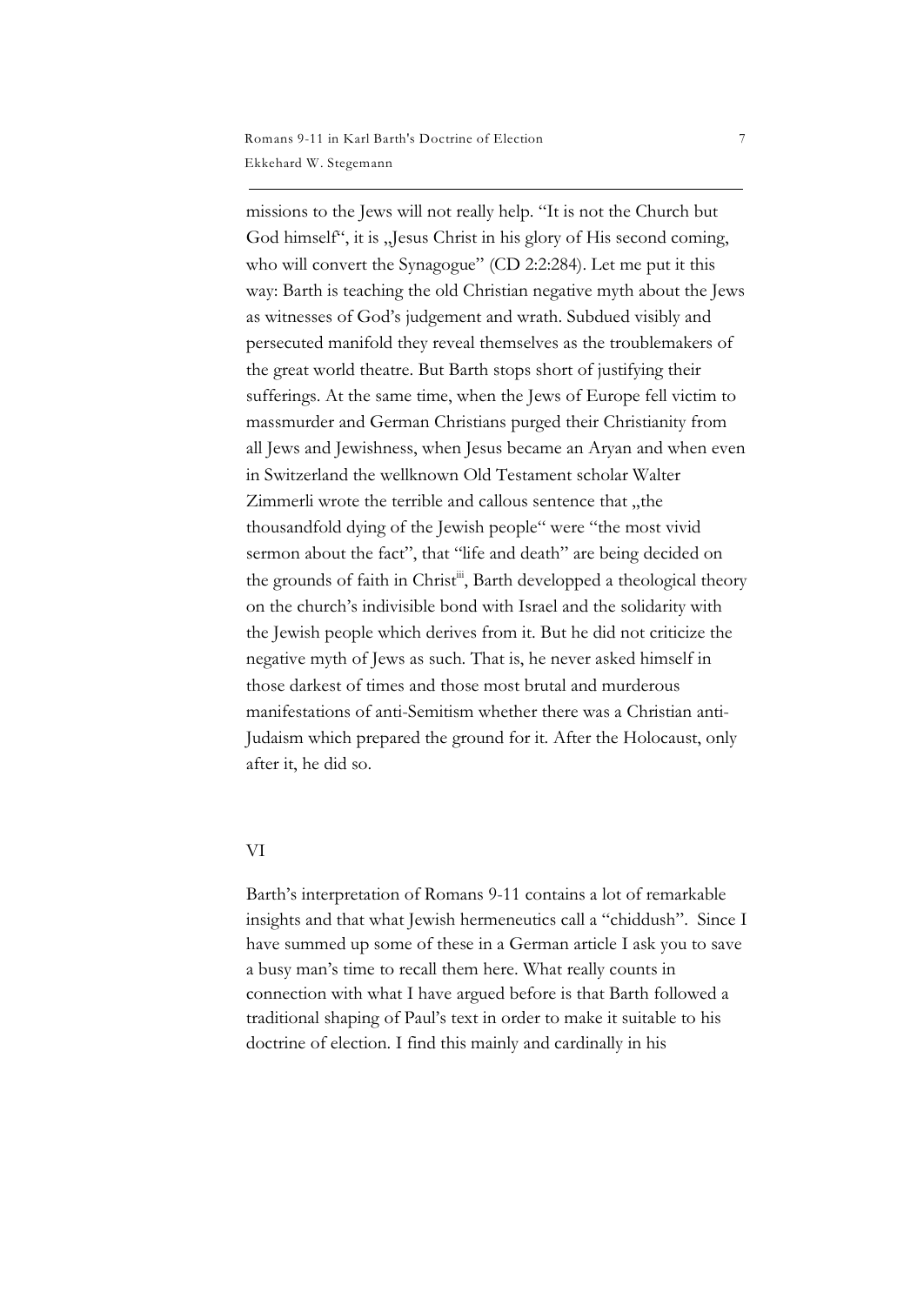replacement of Paul's apocalyptic concept of *salvation* by a concept of God's community which has its perfect (but incomplete) form in the *Church* as the gathering of Jews and Gentiles. So he dislocates Israel's and the Gentiles' goal from salvation to membership in the Church. Of course this is an old understanding of Paul's text. The *achri hou to pleroma ton ethnon eiselthe* – until the fullness of the Gentiles comes in - Rom 11:25 was read as pointing to the full number of Gentiles joining the church. And Barth repeats this understanding: "until the 'fullness of the Gentiles' has come into the Church, until the election of these Gentiles has reached its temporal goal with their calling and conversion" (CD 2:2:299). So it is no surprise that he follows the old correspondent interpretation of *pas Israel sothesetai* – all Israel shall be saved – as emphasizing the unification of all Jews and Gentiles in the Church: "'All Israel' is the community of those elected by God in and with Jesus Christ both from Jews and also from Gentiles, the whole Church" (CD 2:2:300). Since the *eiselthe* has no object the temptation is huge to amend the one which suits one's own interest. But is there really for Paul a Church of Jews and Gentiles? There is an ekklesia or a plural of ekklesiai tou theou existing in Judea (Gal 1,22; 1 Thess 2:14), there are "all the ekklesiai of the Gentiles" (Rom 16,4), there are ekklesiai existing in Corinth, Kenchraeae, and in Thessaloniki and so on. But there is no *ekklesia ton Ioudaion kai ton Hellenon* or *ton ethnon* for Paul. That is , I am afraid, an invention of the church. There is for Paul not "one eschatological church containing the predestined full number of Jews and Gentiles (so R. Jewett in his otherwise wonderful commentary on Romans, p. 701). And there is for Paul not an *Israel* to which as a so called "true Israel" believers out of the Gentiles belong. This is an usurpation of the name of honour of the (ethnic) people of Israel, the Jewish people. So with most of the contemporary interpreters and Bob Jewett I take *pas Israel* as meaning the whole ethnic Israel (Jewett 701), and *pas* as the emphatic expression of the reunification of *all of Israel* or all Israelites (Rom 9:6) in the apocalyptic salvation, the salvation at the end of times and history, namely the reunification of the remnant or the rest (11:5.7) with the part of Israel, which is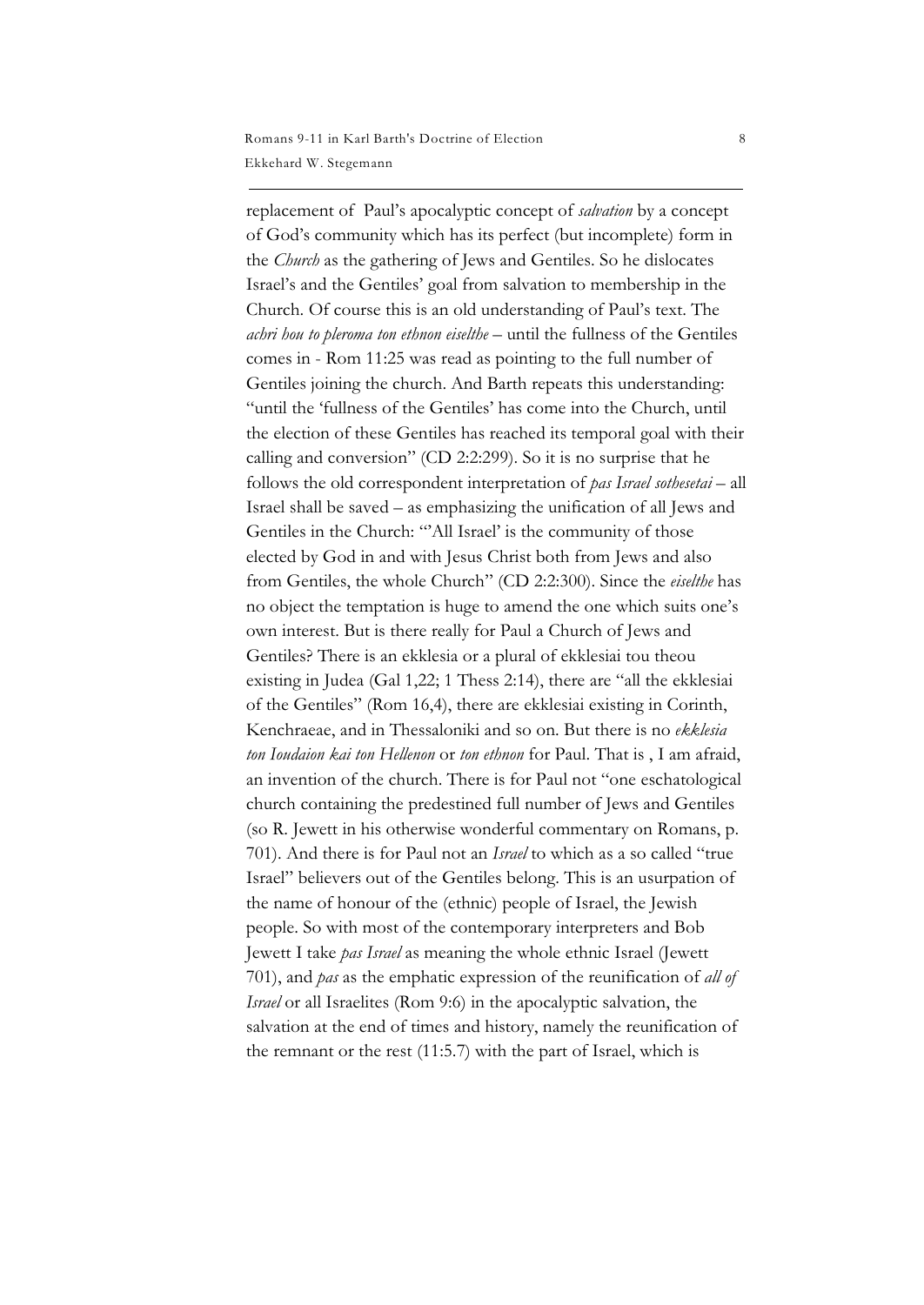hardened by God. And if one accepts the sentence in 11,26 at its face value, namely that "all Israel shall be saved in such a manner, as it has been written: 'The deliverer shall come *from* Zion ….", that is from the "Jerusalem above" (Gal 4:26), the "*politeuma* in the heavens" (Phil 3:20), the construction of Romans 11:25ss. seems clear to me: The hardening of a part of Israel (namely all Israel minus the remnant) lasts until the fullness of the nations *eiselthe*, namely the believers of the Gentiles, comes in or arrives (that means: reaches the heavenly Zion), and then the deliverer shall come *from* or out of Zion to pick up all Israel and prepare it to follow him to heavenly Zion, too. So it is not the entering of one of the earthly *ekklesiai*, which Paul is looking at, but the unification of mankind in salvation in heaven.

# VII

We are always exchanging conflicts, we are always plotting something when we interpret texts. When Barth wrote his doctrine of election he was not able to distance himself from the essential stereotypes which the stigmatization of the Jews on the basis of the New Testament and an ongoing Christian teaching of contempt provided. Although the Holocaust was underway he could not refrain from uttering the negative Christian myth of the Jews. He demanded to tolerate this troublemakers, he exhorted Christians to have hope in their future conversion. But as long as they insisted to be Jews he called them sinners, rebels, enemies, hated of God (CD 2:2:303). Finally it is not important for me whether he could justify his thoughts and words with thoughts and words of Paul in Romans 9- 11. It is important that he justified Paul's words in the face of massmurder: "For although this judgement (that the Jews are the hated of God) is right, it can be valid only in the framework and context of the situation that their election is irrevocable. Therefore in all its seriousness and importance it cannot say more than that in the present situation between the Church and the Synagogue they certainly confirm and attest the sentence of death passed on sinful